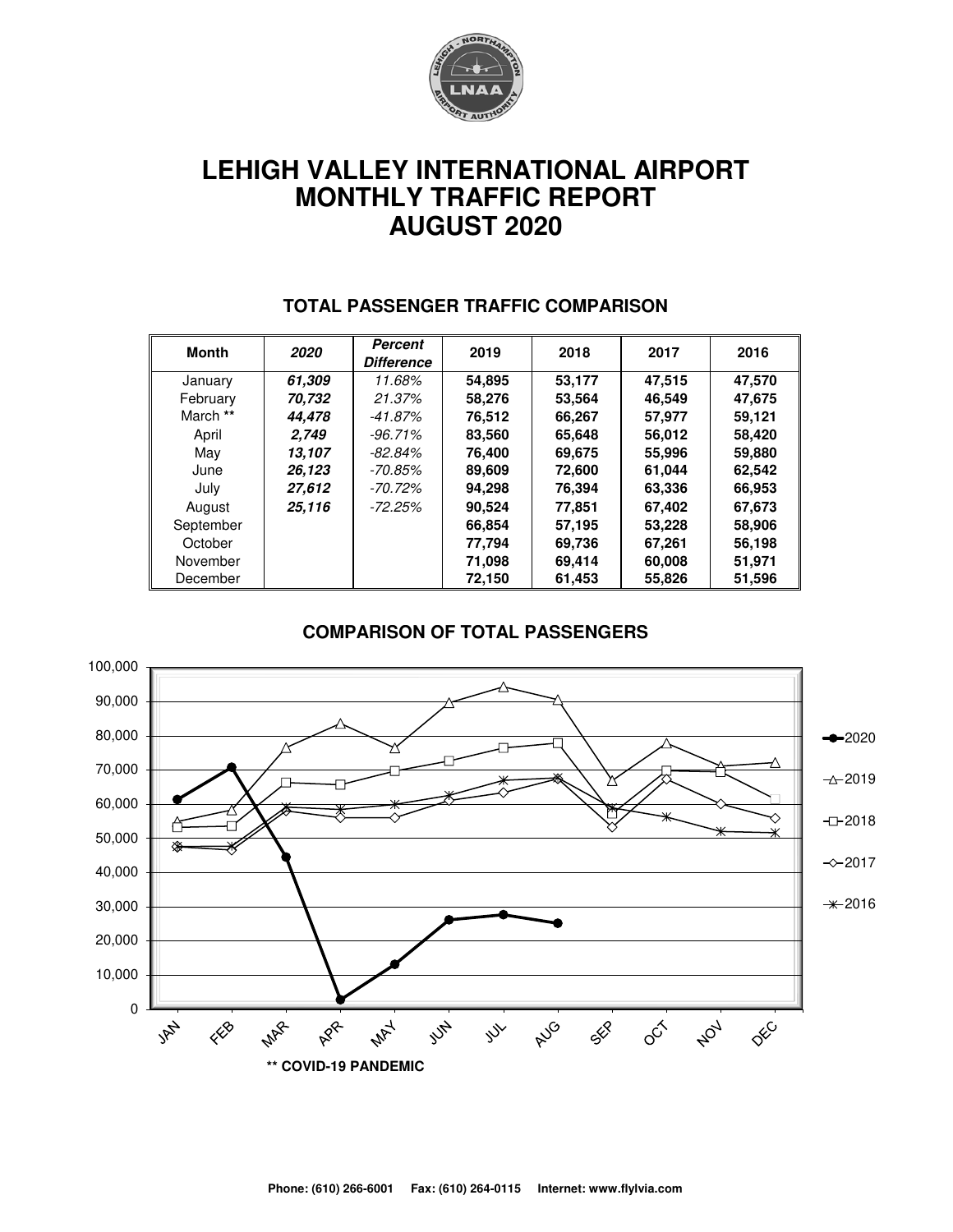#### **LEHIGH VALLEY INTERNATIONAL AIRPORT (ABE) MONTHLY TRAFFIC REPORT AUGUST 2020**

|                                                      |                                      | <b>AUGUST</b>                        |                                       |                                     |                                         |                                         |                                       |                                     |
|------------------------------------------------------|--------------------------------------|--------------------------------------|---------------------------------------|-------------------------------------|-----------------------------------------|-----------------------------------------|---------------------------------------|-------------------------------------|
|                                                      | 2020                                 | 2019                                 | <b>Increase</b><br>(Decrease)         | <b>Percent</b><br><b>Difference</b> | 2020                                    | 2019                                    | <b>Increase</b><br>(Decrease)         | <b>Percent</b><br><b>Difference</b> |
| <b>MAJOR AIRLINES:</b><br>Passengers<br>Enplaned     | 0                                    | 2,998                                | (2,998)                               | $-100.00\%$                         | 5.713                                   | 20,911                                  | (15, 198)                             | $-72.68%$                           |
| Deplaned                                             | 0                                    | 2,940                                | (2,940)                               | $-100.00\%$                         | 5,781                                   | 19,909                                  | (14, 128)                             | $-70.96\%$                          |
| Sub-total                                            | 0                                    | 5,938                                | (5,938)                               | $-100.00\%$                         | 11,494                                  | 40,820                                  | (29, 326)                             | $-71.84%$                           |
| <b>REGIONAL AIRLINES:</b><br>Passengers              |                                      |                                      |                                       |                                     |                                         |                                         |                                       |                                     |
| Enplaned                                             | 12,344                               | 41,786                               | (29, 442)                             | $-70.46\%$                          | 129,825                                 | 292,219                                 | (162, 394)                            | $-55.57\%$                          |
| Deplaned                                             | 12,772                               | 42,800                               | (30,028)                              | $-70.16%$                           | 129,907                                 | 291,035                                 | (161, 128)                            | $-55.36\%$                          |
| Sub-total                                            | 25,116                               | 84,586                               | (59, 470)                             | $-70.31%$                           | 259,732                                 | 583,254                                 | (323, 522)                            | $-55.47%$                           |
| <b>TOTAL PASSENGERS</b>                              | 25,116                               | 90,524                               | (65, 408)                             | $-72.25%$                           | 271,226                                 | 624,074                                 | (352, 848)                            | $-56.54%$                           |
| CARGO:<br>Enplaned<br>Deplaned<br><b>TOTAL CARGO</b> | 7,348,476<br>7,469,817<br>14,818,293 | 7,960,256<br>7,760,563<br>15,720,819 | (611,780)<br>(290, 746)<br>(902, 526) | $-7.69%$<br>$-3.75%$<br>$-5.74%$    | 67,064,194<br>73,633,219<br>140,697,413 | 63,139,395<br>51,894,948<br>115,034,343 | 3,924,799<br>21,738,271<br>25,663,070 | 6.22%<br>41.89%<br>22.31%           |
| <b>CUSTOMS:</b><br>Entries                           | 4                                    | 10                                   | (6)                                   | $-60.00\%$                          | 34                                      | 109                                     | (75)                                  | $-68.81%$                           |

### **MONTHLY AIRCRAFT ACTIVITY**

The FEDERAL AVIATION ADMINISTRATION AIR TRAFFIC CONTROL TOWER at LVIA recorded the following aircraft take-offs and landings for the month:

|                          | <b>AUGUST</b> |       |                               |                              |  | YEAR-TO-DATE |        |                               |                              |  |  |
|--------------------------|---------------|-------|-------------------------------|------------------------------|--|--------------|--------|-------------------------------|------------------------------|--|--|
|                          | 2020          | 2019  | <b>Increase</b><br>(Decrease) | <b>Percent</b><br>Difference |  | 2020         | 2019   | <b>Increase</b><br>(Decrease) | Percent<br><b>Difference</b> |  |  |
| Major Airlines           | 581           | 1.019 | (438)                         | $-42.98%$                    |  | 6.003        | 7.427  | (1, 424)                      | $-19.17%$                    |  |  |
| <b>Regional Airlines</b> | 508           | 952   | (444)                         | $-46.64\%$                   |  | 3.675        | 6,511  | (2,836)                       | $-43.56\%$                   |  |  |
| <b>General Aviation</b>  | 2,730         | 2,381 | 349                           | 14.66%l                      |  | 16.608       | 18,746 | (2, 138)                      | $-11.41%$                    |  |  |
| Military                 | 11            | 61    | (50)                          | -81.97%I                     |  | 269          | 340    | (71)                          | $-20.88%$                    |  |  |
| Total Itinerant          | 3,830         | 4,413 | (583)                         | $-13.21\%$                   |  | 26,555       | 33,024 | (6, 469)                      | $-19.59%$                    |  |  |
| <b>Total Local</b>       | 2.063         | 3,350 | (1,287)                       | $-38.42\%$                   |  | 15,837       | 24,138 | (8,301)                       | $-34.39\%$                   |  |  |
| <b>ITOTAL OPERATIONS</b> | 5,893         | 7,763 | (1,870)                       | $-24.09%$                    |  | 42,392       | 57,162 | (14, 770)                     | $-25.84%$                    |  |  |